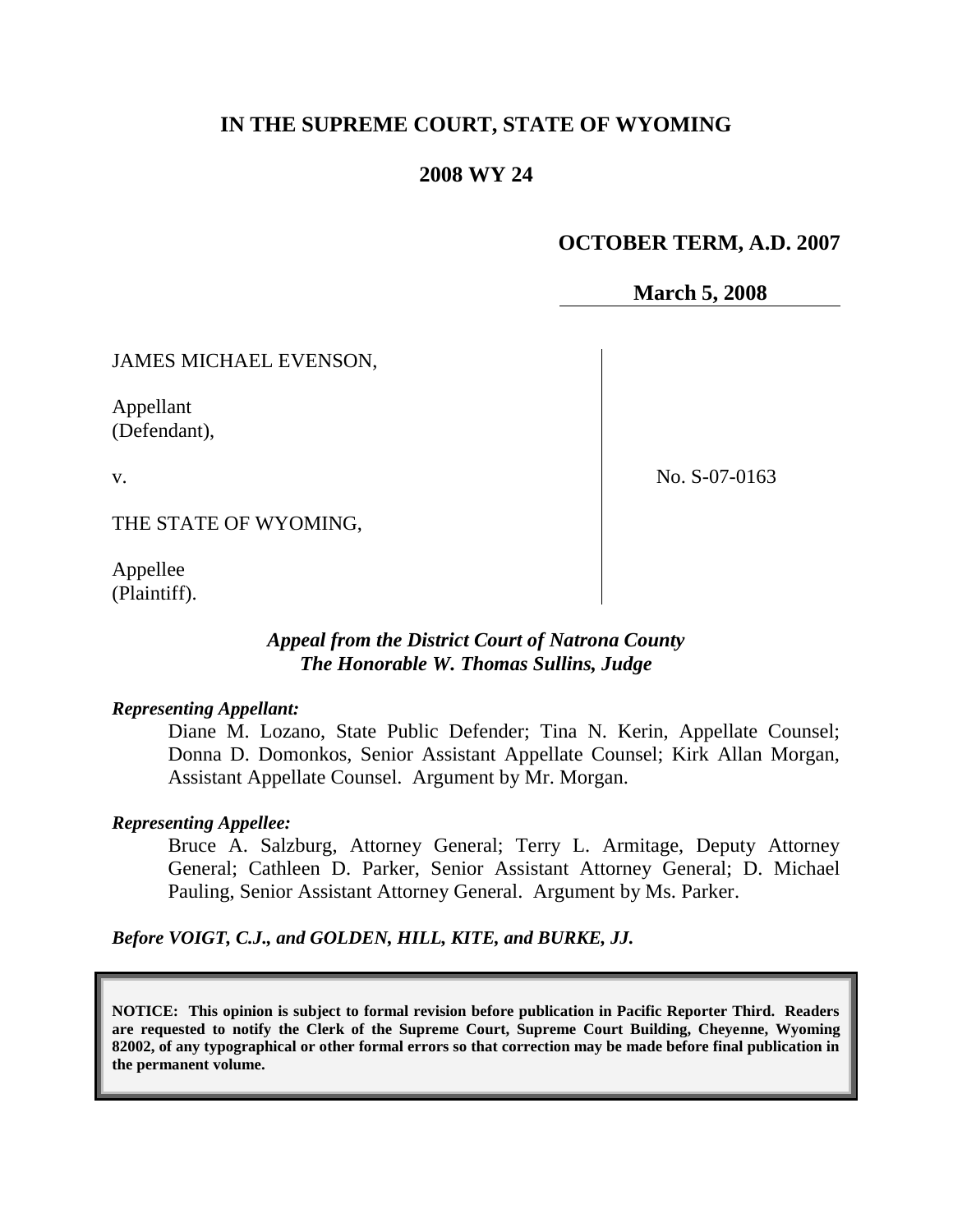#### **BURKE, Justice.**

 $\overline{a}$ 

[¶1] A jury found James Michael Evenson guilty of aggravated assault in violation of Wyo. Stat. Ann. § 6-2-502(a)(ii) (LexisNexis 2007).<sup>1</sup> Due to prior felony convictions, he was sentenced under the habitual criminal statute, Wyo. Stat. Ann.  $\S 6$ -10-201,  $2$  to life imprisonment. He appeals his conviction. We will affirm.

#### *ISSUES*

[¶2] Mr. Evenson states his two issues as follows:

- 1. Whether the prosecutor committed prosecutorial misconduct when he elicited opinion testimony, argued facts not in evidence, misstated the law, and argued community protection.
- 2. Whether the trial court abused its discretion in admitting Dr. Bruno's testimony as to the nature, extent, and cause of Mr. Montoya's injuries, as such testimony was not relevant under W.R.E. 401 and 402, and such testimony was unfairly prejudicial, confusing, and misleading to the jury under W.R.E. 403.

### *FACTS*

[¶3] On the night of May 9, 2006, Jason Quinn, Michael Montoya, and two other members of the Wyoming Cavalry arena football team went to a bar in Casper, Wyoming. Shortly after they arrived, an altercation erupted between two other groups of men at the bar. The football players decided to leave. Leaving through the back door,

<sup>&</sup>lt;sup>1</sup> Wyo. Stat. Ann. § 6-2-502 provides that: "(a) A person is guilty of aggravated assault and battery if he . . . (ii) Attempts to cause, or intentionally or knowingly causes bodily injury to another with a deadly weapon; . . . (b) Aggravated assault and battery is a felony punishable by imprisonment for not more than ten (10) years."

<sup>&</sup>lt;sup>2</sup> Wyo. Stat. Ann. § 6-10-201 provides that: "(a) A person is an habitual criminal if: (i) He is convicted of a violent felony; and (ii) He has been convicted of a felony on two (2) or more previous charges separately brought and tried which arose out of separate occurrences in this state or elsewhere. (b) An habitual criminal shall be punished by imprisonment for: (i) Not less than ten (10) years nor more than fifty (50) years, if he has two (2) previous convictions; (ii) Life, if he has three (3) or more previous convictions."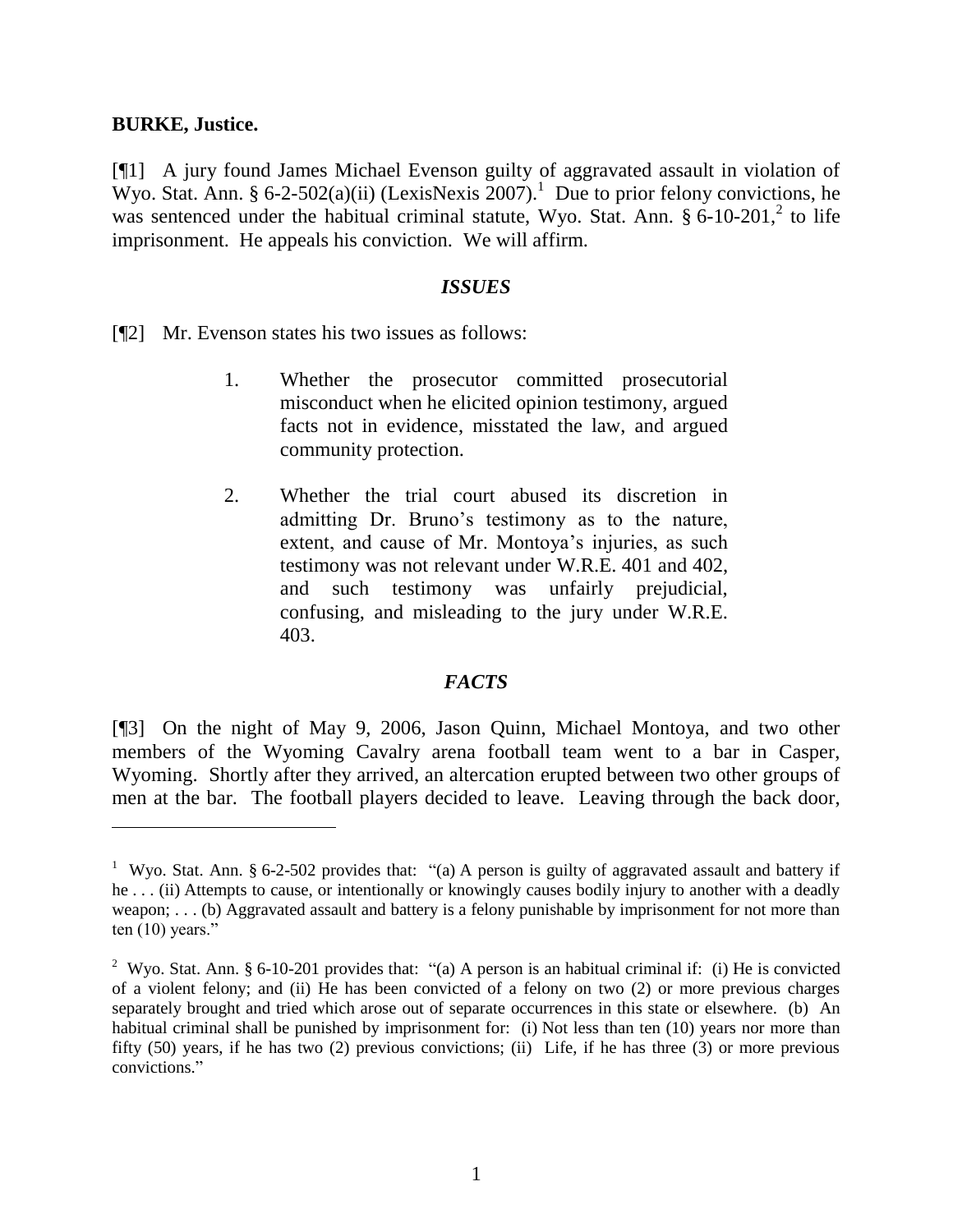Mr. Quinn bumped into another man, and they exchanged words. Outside, the situation became more heated, and the two began arguing and shoving. Others joined in, and the brawl escalated into what Mr. Quinn called "a riot of mayhem."

[¶4] The man Mr. Quinn bumped into was an acquaintance of Mr. Evenson. Perhaps in an effort to protect his acquaintance, Mr. Evenson rushed at Mr. Quinn and slashed him with a boxcutter, leaving a severe cut across his chest. Mr. Quinn punched Mr. Evenson and knocked him to the ground. At this point, several people were running around, fighting, yelling, and calling names. An unidentified person threw a beer bottle at Mr. Quinn, and someone else tried to cut him with a broken bottle. While Mr. Quinn was distracted, Mr. Evenson arose from where he had fallen, and attacked Mr. Quinn again, this time inflicting a severe cut on his side.

[¶5] About a half block away, Mr. Quinn's teammate, Mr. Montoya, was separately involved in the melee. He suffered cuts to the back of his neck and on his wrist. Mr. Montoya's attacker was never identified, although Mr. Montoya confirmed that it was not Mr. Evenson. Eventually the fight broke up, and Mr. Quinn and Mr. Montoya went to the hospital, where both were treated in the emergency room. The emergency room physician described Mr. Quinn's injuries as deep, "slice type" wounds that, due to their location, were potentially life-threatening.

[¶6] Mr. Evenson did not go to the hospital, although there is evidence that he suffered severe injuries to his mouth. He went instead with some friends to the home of an acquaintance. A few days later, after police started interviewing employees and patrons of the bar where the fight occurred, Mr. Evenson left for Texas. He was arrested in Texas and returned to Casper, where he faced two counts of aggravated assault. One count was dismissed by the prosecution, and Mr. Evenson was tried on the remaining count. At trial, Mr. Evenson did not deny that he had assaulted Mr. Quinn and cut his chest and side. Mr. Evenson asserted, however, that he had acted in self-defense. There was disputed evidence that Mr. Quinn had been holding a weapon, perhaps brass knuckles, when he hit Mr. Evenson. The record further indicates that Mr. Quinn was 6' 2" tall and weighed approximately 225 pounds, while Mr. Evenson was about 5' 8" tall and weighed around 160 pounds. The jury apparently rejected the claim of self-defense, and Mr. Evenson was convicted. He appeals.

### *DISCUSSION*

## *Prosecutorial misconduct*

[¶7] Mr. Evenson claims four instances of prosecutorial misconduct. He claims that the prosecutor elicited an improper opinion of guilt from a police officer, argued facts not in evidence, misstated the law of self-defense, and made improper community protection arguments. Because no objections were made to these incidents at trial, we review for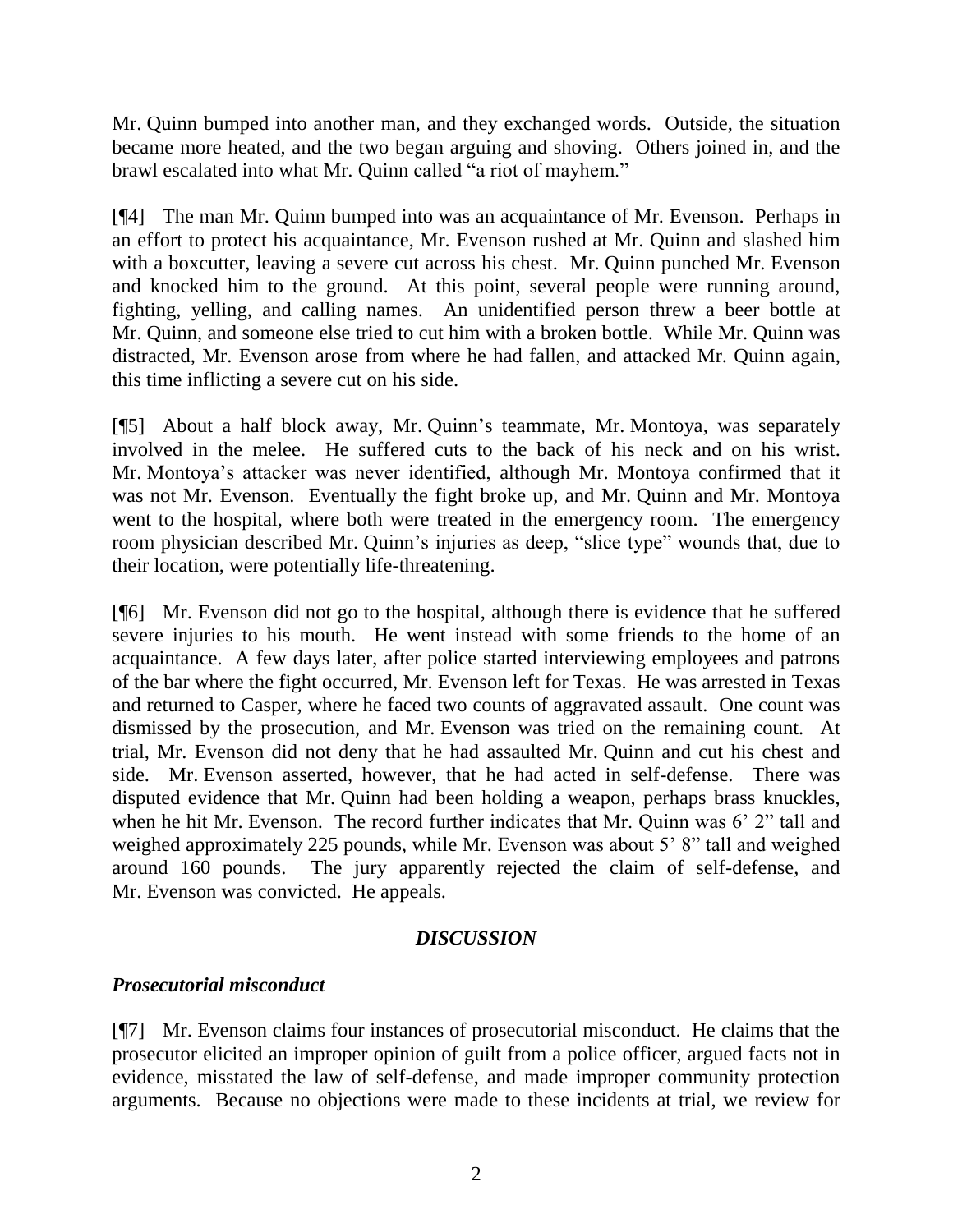plain error, requiring Mr. Evenson to demonstrate that: "1) the record is clear about the incident alleged as error; 2) there was a transgression of a clear and unequivocal rule of law; and 3) the party claiming the error was denied a substantial right which materially prejudiced him." *Talley v. State*, 2007 WY 37, ¶ 9, 153 P.3d 256, 260 (Wyo. 2007). We will reverse if there is a reasonable probability that the verdict would have been more favorable to the appellant if the error had not occurred. *Id*. We review each instance separately, but recognize that allegations of prosecutorial misconduct are evaluated within the context of the entire record and the argument as a whole. *Sanderson v. State*, 2007 WY 127, ¶ 37, 165 P.3d 83, 93 (Wyo. 2007).

# *Opinion of guilt*

[¶8] Mr. Evenson first cites the prosecution's direct examination of a police officer who had investigated the bar fight.

Q: After you spoke to Mr. Sage, what did you do?

A: Once we were able to determine exactly who the individual was that was responsible for the assault, we tried to locate that individual who would be Mr. Evenson, and we also at that point attempted to contact the players from the Cavalry and set up interviews with them.

Mr. Evenson claims that this amounted to an opinion that he was guilty. Opinions of guilt are improper, and inadmissible as evidence. *Stephens v. State*, 774 P.2d 60, 67 (Wyo. 1989), *overruled on other grounds by Large v. State*, 2008 WY 22, ¶ 30, \_\_\_ P.3d  $(W$ yo. 2008).

[¶9] Mr. Evenson further asserts that the opinion of guilt was elicited by the prosecutor. Citing *McClelland v. State*, 2007 WY 57, ¶ 30, 155 P.3d 1013, 1023 (Wyo. 2007), he argues that this was error per se, requiring a reversal of his conviction even without a showing of prejudice. However, if the prosecutor's question is read literally – "what did you do?" – it asked the witness what he did, not what his opinion was. We therefore disagree with Mr. Evenson that the prosecutor elicited opinion testimony. Further, we recently confirmed that an opinion of guilt, whether elicited by the prosecutor or not, must still be prejudicial before it justifies reversal. *Large*, 2008 WY 22, 1 30, P.3d at  $\overline{\phantom{a}}$ .

<sup>[¶10]</sup> We also reject Mr. Evenson's claim that the testimony amounted to an opinion of guilt. Being "responsible for the assault" is not the equivalent of being "guilty of aggravated assault." The police officer's testimony described the course of his investigation and how he became aware of Mr. Evenson's involvement in the fight. It did not assert that the officer believed Mr. Evenson was guilty of the crime charged. The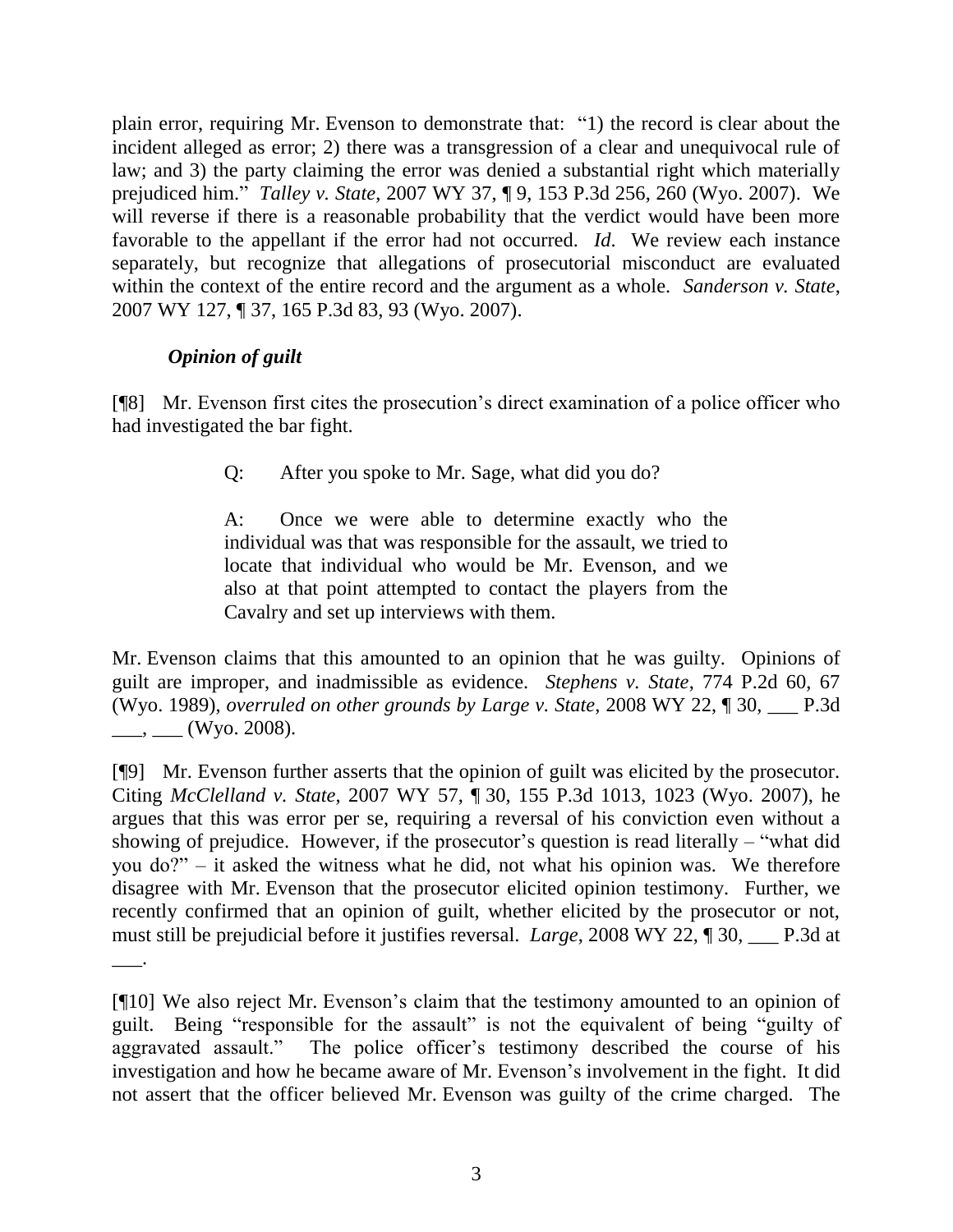officer's testimony here was fundamentally different from testimony we have held to be improper in other cases. *Compare Whiteplume v. State*, 841 P.2d 1332, 1338 (Wyo. 1992) (officer testified that he "listened to her story and made a determination that she had been raped"); *Stephens*, 774 P.2d at 62, 65-66 (three forensic experts testified that they thought the victim had been sexually abused, and two testified that they believed the defendant did it).

[¶11] Moreover, even if the testimony had been improperly admitted, it was not prejudicial when evaluated in the context of this case. Mr. Evenson never disputed that he had been involved in the fight, or that he was the person who attacked and cut Mr. Quinn. The officer's identification of Mr. Evenson was therefore harmless. Mr. Evenson asserted that he acted in self-defense, and as the State points out, "The obvious nature or quality of the plea of self-defense is that of justification or excuse for an otherwise unlawful homicide or assault and battery." *Mewes v. State*, 517 P.2d 487, 488-89 (Wyo. 1973). The basis of Mr. Evenson's self-defense argument was that his actions were justified or excused. The officer's testimony contained no opinion about whether Mr. Evenson acted in self-defense, or whether his actions were justified or excused on that basis. Mr. Evenson has not demonstrated that the testimony was admitted in transgression of a clear and unequivocal rule of law, or that it denied him a substantial right to his material prejudice. We find no plain error.

### *Facts not in evidence*

[¶12] Next, Mr. Evenson challenges a statement made by the prosecutor in his closing argument. Evidence at trial indicated that Mr. Evenson had been hit in the face by Mr. Quinn. Mr. Evenson was knocked to the ground, and his mouth was severely injured. Two witnesses testified that they had seen some metal object, perhaps brass knuckles, in Mr. Quinn's hand when he hit Mr. Evenson. Other witnesses, including Mr. Quinn, denied that he was carrying brass knuckles or any other metal object. Commenting on the conflicting evidence, the prosecutor said:

> I don't know how many of you ladies and gentlemen have ever had the opportunity to see or even hold a pair of brass knuckles, but for those of you who have or for those of you who haven't, I'm sure you can use your common sense and determine that if Jason Quinn had a pair of brass knuckles on his hands when he struck the defendant, Michael Evenson, there is no way that the defendant would have gotten back up that day. In fact, for those of you who are familiar with a pair of brass knuckles and are familiar with Jason Quinn who testified on the witness stand, if he hit the defendant so hard that it knocked him down wearing a pair of brass knuckles, the defendant would not have any front teeth.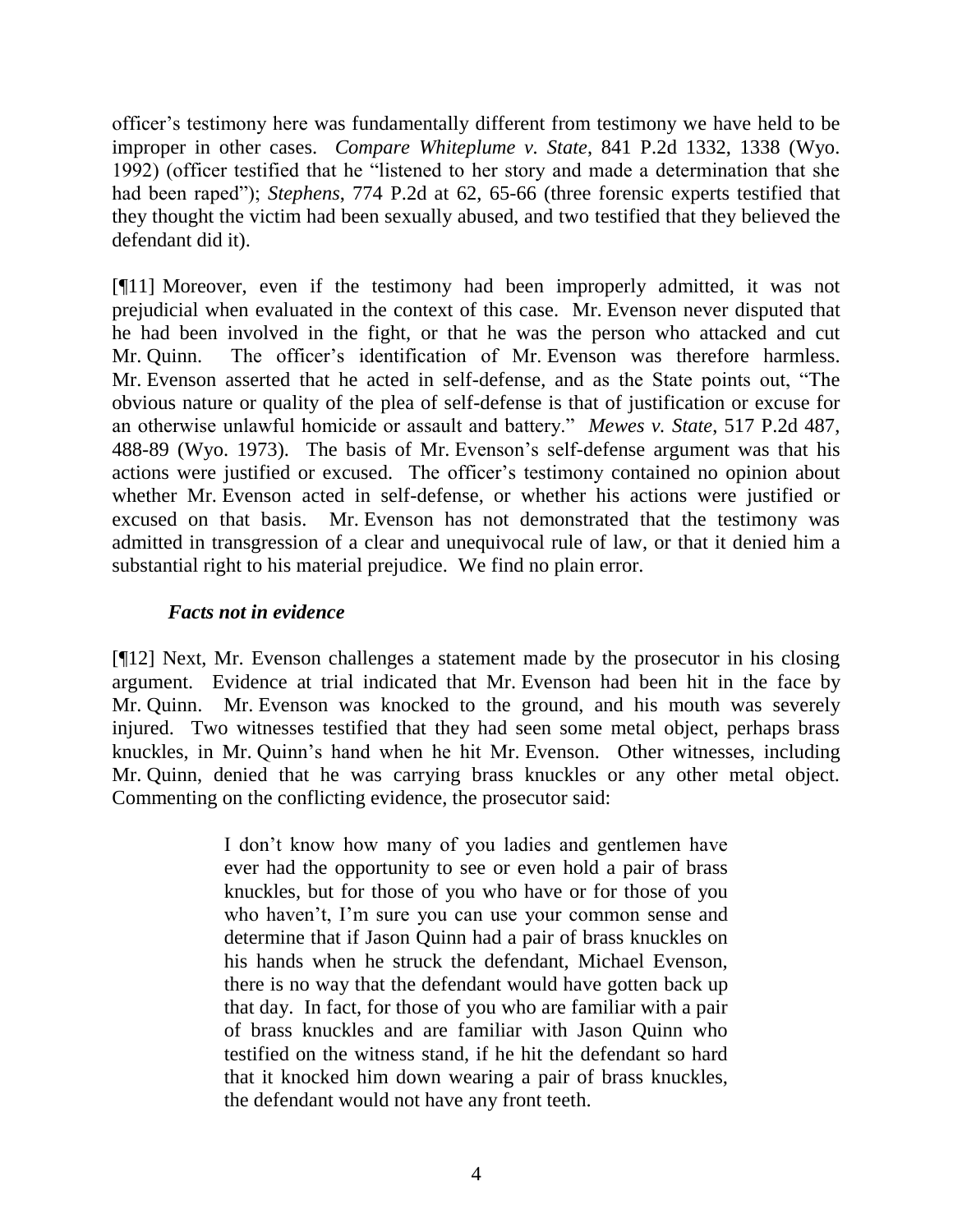Mr. Evenson asserts that there was no evidence about the effect of being hit by a person wearing brass knuckles, and in particular, no evidence that being hit by someone wearing brass knuckles would incapacitate the victim or knock out all of his front teeth. He relies on the "well-settled law that a prosecutor must restrict his argument to the evidence presented to the jury." *Talley*, ¶ 19, 153 P.3d at 262.

[¶13] The State focuses on the prosecutor's invitation to the jury to "use your common sense" to determine the likely effects of being hit by someone wearing brass knuckles. The prosecutor did not ask them to trust his knowledge, experience, or opinion about the effects of getting hit with brass knuckles, which would have been improper. *See*, *e*.*g*., *Talley*, ¶ 21, 153 P.3d at 263; *Browder v. State*, 639 P.2d 889, 893 (Wyo. 1982). However, the jury knew that Mr. Quinn was an athlete and considerably larger than Mr. Evenson. The prosecutor asked them to consider, based on their own common sense, whether a blow from Mr. Quinn without brass knuckles could have knocked Mr. Evenson to the ground and injured his mouth, and whether a blow with brass knuckles might have caused more severe damage. Based on these considerations, the prosecutor asked the jury to infer that Mr. Quinn was not wearing brass knuckles. Prosecutors, like defense counsel, are allowed latitude during closing argument to assist the jury by suggesting reasonable inferences from the evidence introduced at trial. *Lafond v. State*, 2004 WY 51, ¶ 36, 89 P.3d 324, 336 (Wyo. 2004); *Dysthe v. State*, 2003 WY 20, ¶ 24, 63 P.3d 875, 884 (Wyo. 2003). We find no error in the prosecutor's argument.

## *Misstatement of the law of self-defense*

[¶14] Following up on the previous comment about brass knuckles, the prosecution presented this statement in his closing argument:

> Now, the Defense is very desperately trying to put some kind of a weapon in Jason Quinn's hands. They know that if they cannot do that, then they cannot assert his right to selfdefense, and therefore, he would not be justified in doing what they say he did.

Mr. Evenson insists that this is a misstatement of the law. A person claiming selfdefense, he contends, must prove only that he had a reasonable belief that he was in imminent danger of bodily harm, and that the force used in response was reasonable under the circumstances. He does not have to prove that the other person had a weapon. Mr. Evenson's contentions regarding self-defense are consistent with prior explanations from this Court:

> The right to defend oneself, and the amount and type of force used, is relative to what is reasonably necessary under the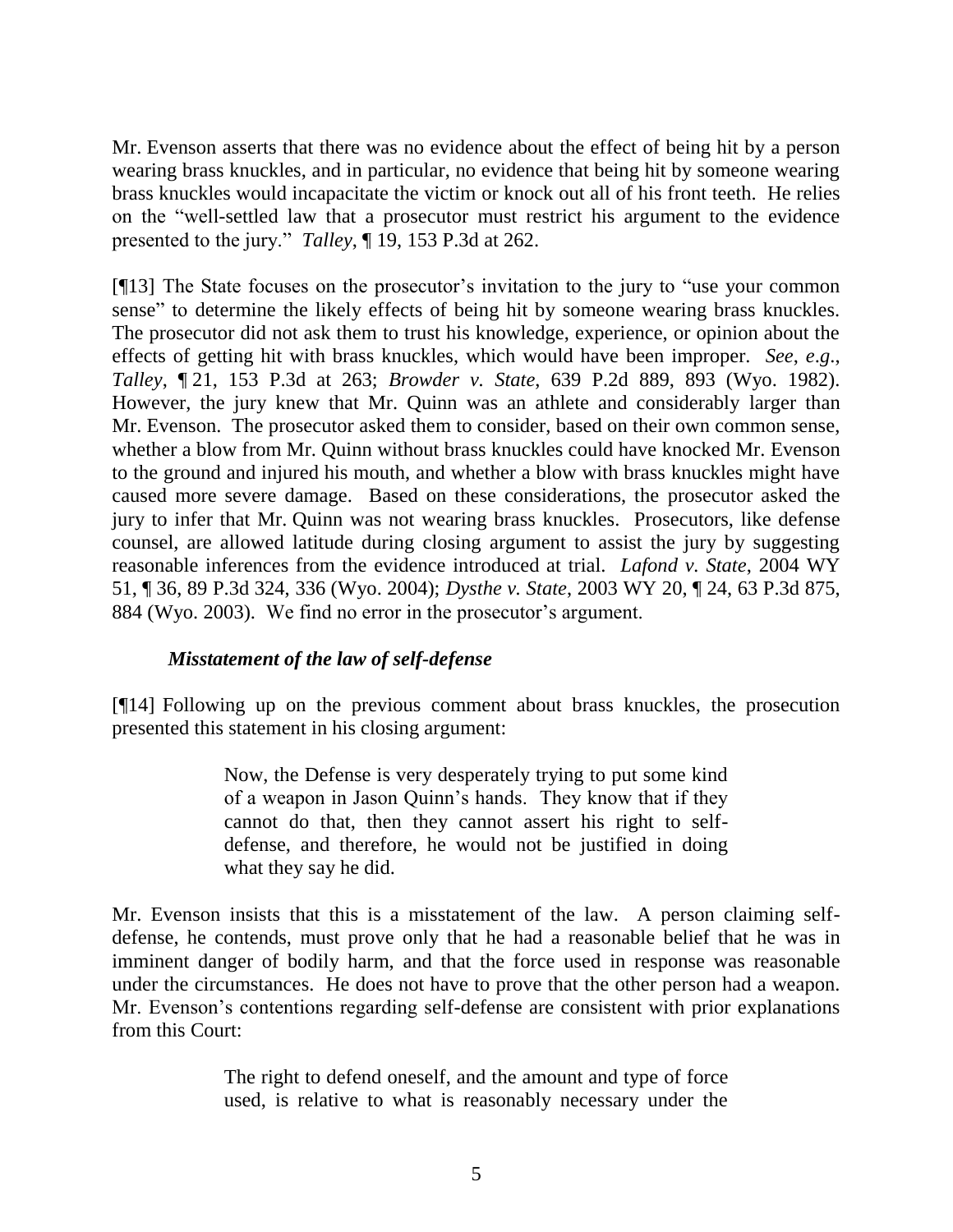circumstances. It is for the jury to determine whether a defendant reasonably perceived a threat of immediate bodily injury under the circumstances and whether the defendant defended himself in a reasonable manner. Thus, the jury must evaluate the totality of the circumstances and evaluate all of the defendant's options in protecting himself from such a perceived threat of harm.

*Baier v. State*, 891 P.2d 754, 758 (Wyo. 1995). Under this formulation, the presence or absence of a weapon is relevant as part of the totality of the circumstances, but it is not determinative. We therefore agree with Mr. Evenson that the prosecutor misstated the law when he said that Mr. Evenson could not assert self-defense if he could not prove that Mr. Quinn had a weapon.

[¶15] The State refers us to cases from other jurisdictions to propose that, with respect to a claim of self-defense, it is not reasonable to use a knife in a fist fight. Cases such as *In re QML*, 570 S.E.2d 92, 94 (Ga. App. 2002), indicate that a fact finder is "authorized to find that being struck by another's fists does not justify using a knife to stab that person." But being authorized to find that is not the same as being required by law to find that. The State has not supported its position that, as a rule of law, it is never justified to use a knife in a fist fight. Particularly given the difference in physical characteristics between Mr. Evenson and Mr. Quinn, the jury would have been "authorized" to find that Mr. Evenson was justified in using a boxcutter to defend himself from Mr. Quinn's fists, whether or not Mr. Quinn had a weapon.

[¶16] While Mr. Evenson has shown error, he has not demonstrated prejudice. Correct statements of the law of self-defense were emphasized in subsequent arguments by the prosecution, the closing argument by the defense counsel, and the jury instructions given by the trial court. The effect of the prosecutor's single misstatement was so thoroughly diluted that the error can only be interpreted as harmless.

[¶17] The prosecutor never again suggested that Mr. Evenson was required to prove that Mr. Quinn had a weapon in order to rely on self-defense. Instead, after discussing the testimony from various witnesses, the prosecutor began reviewing the instructions on self-defense that the trial court had already provided to the jury. He paraphrased or quoted from three of the instructions, and in reciting these correct statements of the law, dulled any impact of his earlier misstatement.

[¶18] When reviewing allegations of prosecutorial misconduct, we evaluate the prosecutor's actions in the context of the entire record. *Sanderson*, ¶ 37, 165 P.3d at 93; *Talley*, **[9, 153 P.3d at 260.** It is appropriate, then, to consider the prosecutor's misstatement of the law of self-defense in light of the contrary arguments made by defense counsel. In his closing argument, defense counsel took the opportunity to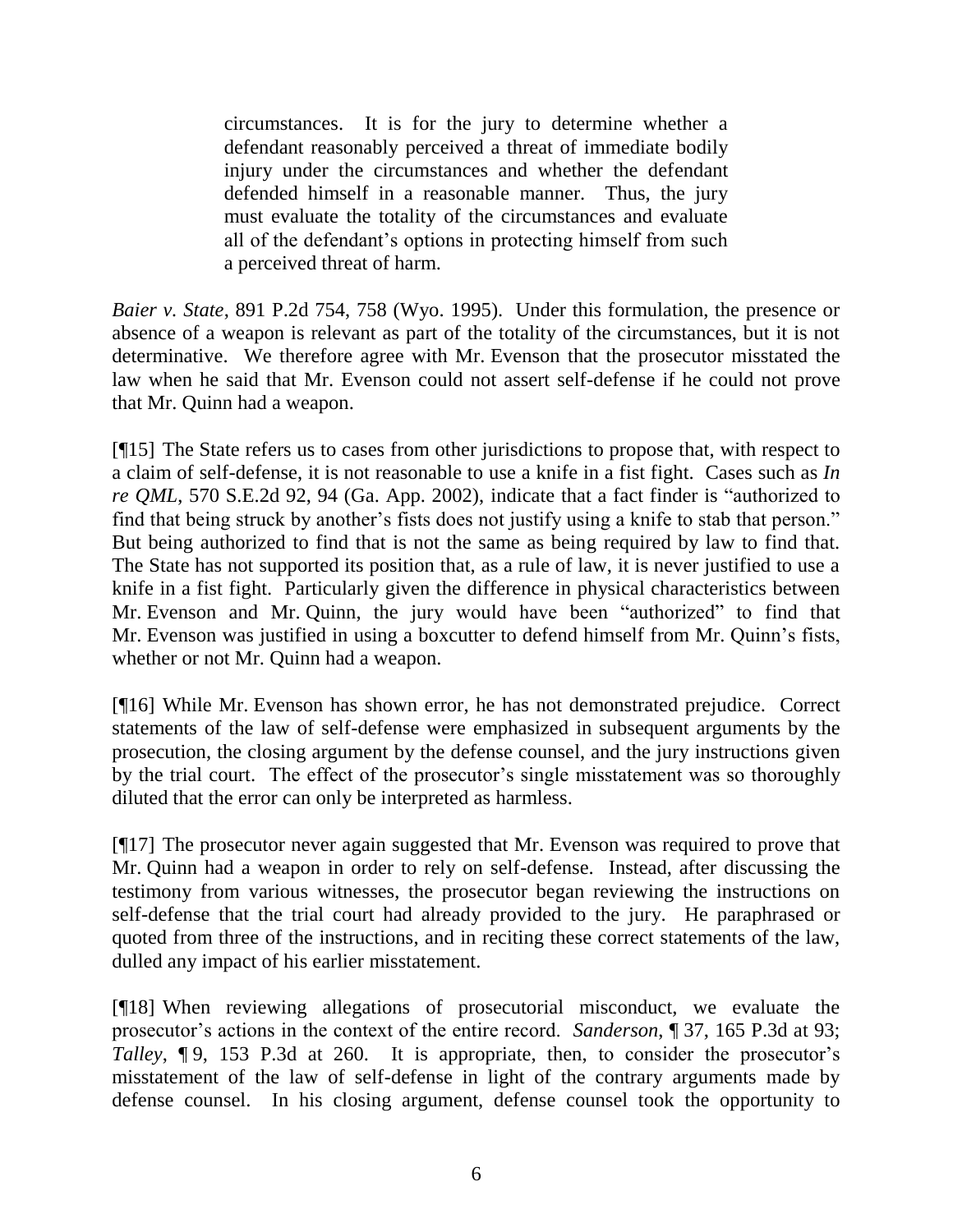explain why Mr. Evenson could, indeed, claim self-defense whether or not Mr. Quinn had a weapon.

> Jason Quinn had some type of weapon in his hand. And the thing about it is it really doesn't even matter if Jason Quinn had brass knuckles in his hand. You saw Jason Quinn was six-two, 227 pounds. Mike Evenson has been described as I think five-eight, 160, somewhere in there. Jason Quinn by himself without any weapons could kill somebody by beating them. He himself is a dangerous weapon.

In this and similar arguments, defense counsel further diminished any remaining effect of the prosecution's misstatement. By arguing that Mr. Evenson could claim self-defense, "brass knuckles or no brass knuckles," defense counsel helped to ensure that the prosecutor's misstatement was rendered harmless.

[¶19] The trial court further diminished any potential prejudice by offering the jury several instructions that, read together, provided a thorough and accurate explanation of self-defense. Instruction 12, for example, was particularly helpful in correcting the prosecutor's misstatement of the law.

> It is lawful for a person who is being assaulted to defend himself from attack if he has reasonable grounds for believing and does believe that bodily injury is about to be inflicted upon him. In doing so he may use all force which would appear to a reasonable person, in the same or similar circumstances, to be necessary to prevent the injury which appears to be imminent.

[¶20] We have often stated that prosecutorial misconduct justifies a mistrial only if it worked material prejudice against the defendant by creating a substantial risk that justice was miscarried. *See*, *e*.*g*., *Farmer v. State*, 2005 WY 162, ¶ 26, 124 P.3d 699, 709 (Wyo. 2005). In Mr. Evenson's trial, the prosecutor did make a misstatement of the law. He followed that, however, with several correct recitations of the law. His misstatement was directly contradicted in the closing argument for the defense, and was further countered by the trial court's jury instructions. Under these circumstances, we find no reasonable possibility that the jury might have reached a different verdict if the prosecution had not made this misstatement. Finding no prejudice, we conclude there was no plain error.

### *Community protection argument*

[¶21] In his final claim of prosecutorial misconduct, Mr. Evenson points to an argument that, he asserts, was "a kind of community outrage argument" asking the jury "to convict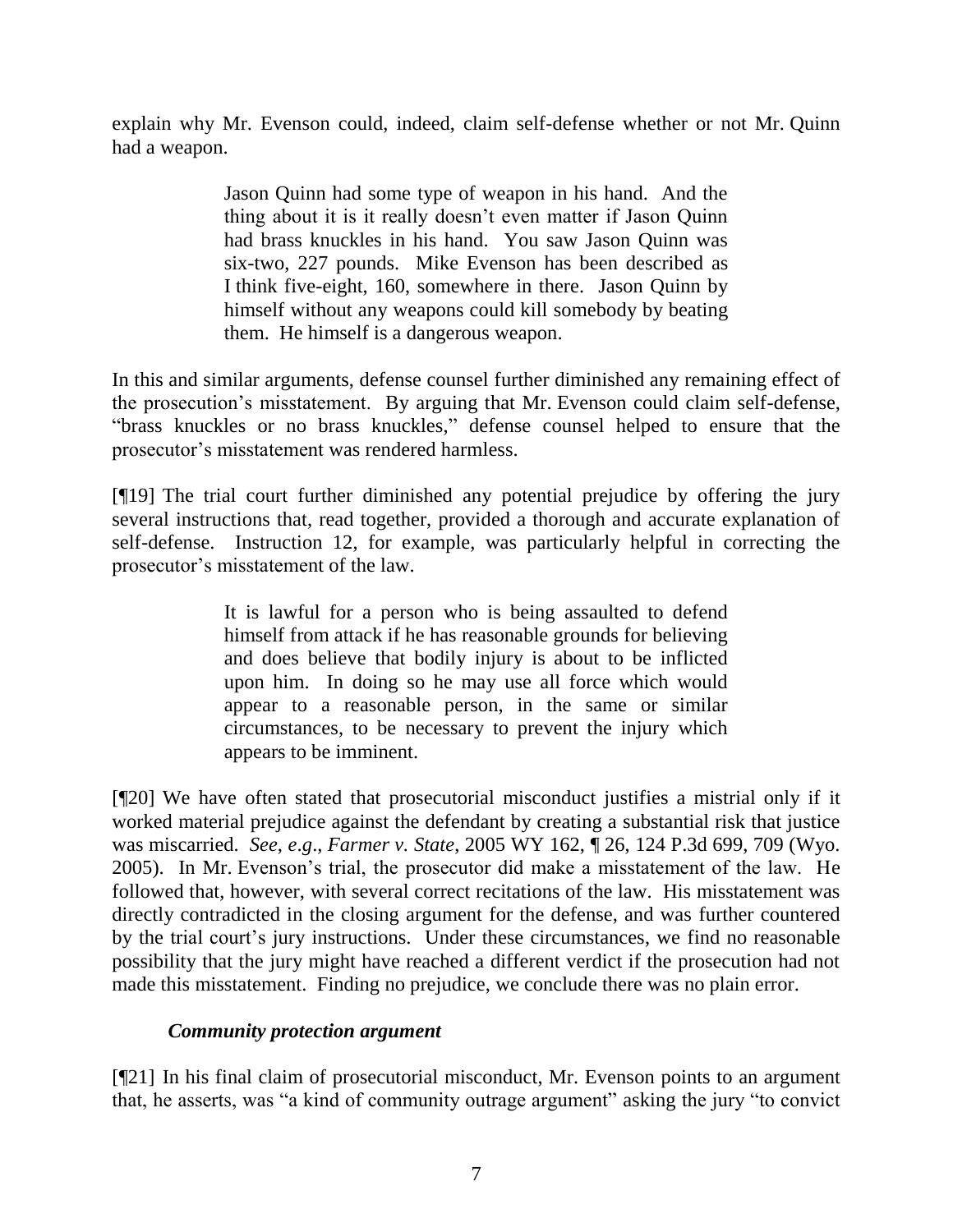for reasons other than the evidence in order to protect the community." The argument at issue was this:

> If Jason Quinn would have hit him with a pair of brass knuckles . . . that all of a sudden justifies you being able to pull out a knife and hack and whack at that individual? We would have a lot of people killed, injured seriously in the community and a lot of others if that was the case, wouldn't we, ladies and gentlemen?

Mr. Evenson is correct that a claim of self-defense must be decided on the facts of each individual case, and prosecutors "should refrain from argument which would divert the jury from its duty to decide the case on the evidence." ABA Standards for Criminal Justice, *The Prosecution Function*, Standard 3-5.8(d) (1980). Wyoming precedent is to that same effect:

> Arguments which are calculated to appeal to the jury's prejudice or passion are improper because they pose a risk that the accused may be convicted for reasons wholly irrelevant to his guilt or innocence. Accordingly, it is improper for a prosecutor to encourage the jury to convict a defendant in order to protect the community rather than upon the evidence presented at trial.

*Burton v. State*, 2002 WY 71, ¶ 15, 46 P.3d 309, 314 (Wyo. 2002) (internal citations omitted).

[¶22] To determine whether the prosecutor's arguments in Mr. Evenson's case were improper, it is useful to compare them to arguments previously reviewed by this Court. In *Gayler v. State*, 957 P.2d 855, 860-61 (Wyo. 1998), we found improper the prosecution's invitation to the jury to join in a war against drugs:

> Drugs, Ladies and Gentleman, is there a more insidious or terrible disease that affects our society today? It tears families apart; steals away our youth. It's ripping the seams of our nation. Costs the taxpayers millions of dollars. . . .

> Ladies and Gentleman, Lincoln County Law Enforcement is taking the war on drugs dead serious. They are not going to tolerate the delivery of methamphetamine or any drugs in this county. It doesn't matter if it's a small amount, like what we had here, or a large amount. We are not going to tolerate it. Absolutely not. . . .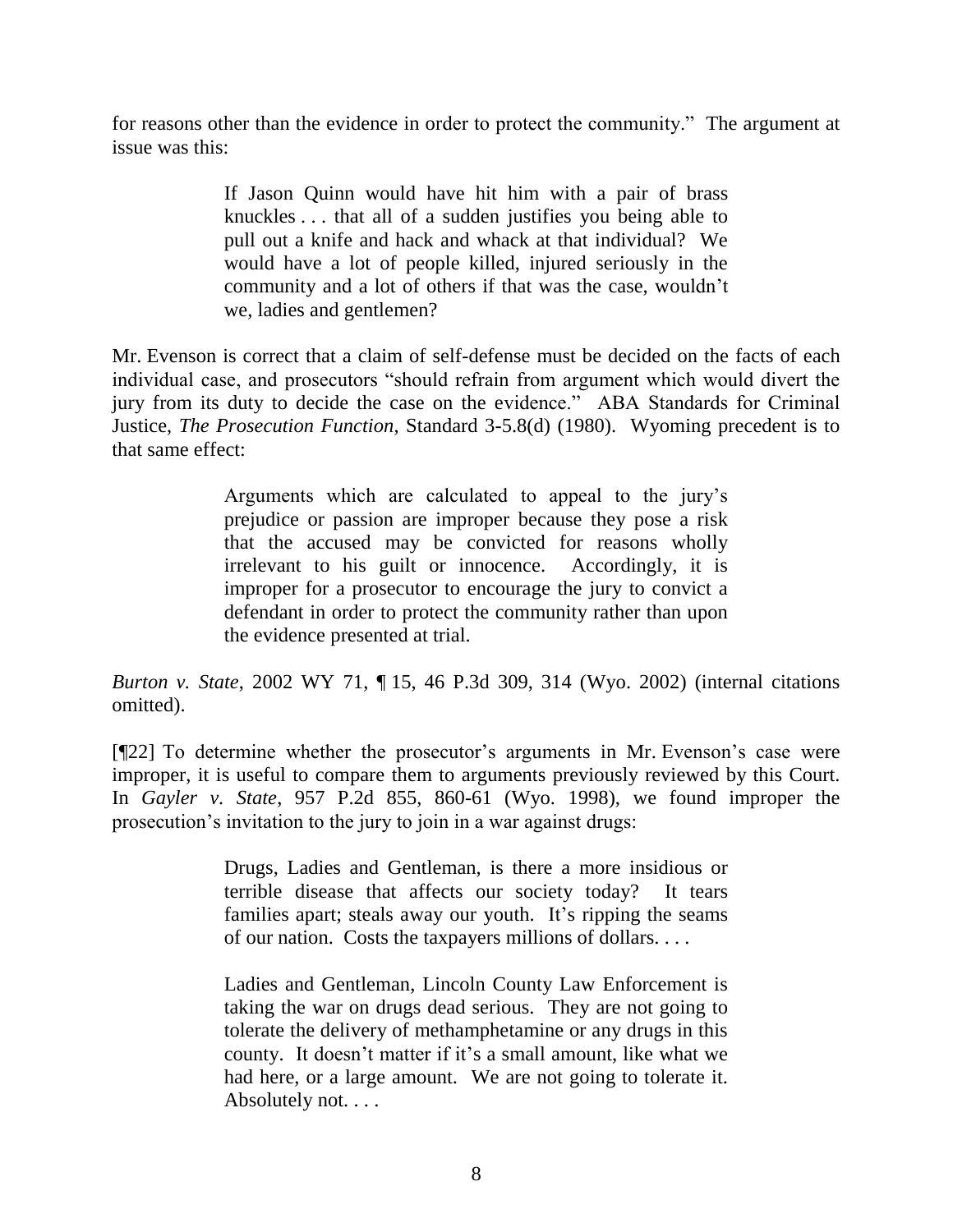This is your opportunity, as a jury, to take a stand with Lincoln County Law Enforcement and say that we will not tolerate drug dealers in our county. We will not tolerate it.

Not surprisingly, we found this argument "improper because it appealed to the jury's passion and prejudice against drug-related crimes." *Id*. at 861. In contrast, we found in *Burton* that the following argument did not justify reversal:

> You heard a lot of testimony about these young kids and the behavior that they were involved with. But ask yourself, ladies and gentlemen, would they ever get the opportunity to be doing these kinds of things if not for the likes of the [drug pushers] of the world? . . .

> You ladies and gentlemen have the opportunity, the power to say that we are going to protect kids like [the victim] in our community.

*Burton*, ¶¶ 14, 19, 46 P.3d at 314, 315. While we did not approve of this comment, we concluded that the prosecutor had not improperly urged the jury to convict on a basis other than the evidence. We observed that it is not improper for the prosecutor to "remark that conviction of the accused will have the incidental effect of protecting the community if he does not urge the jury to convict on a basis other than the evidence against the accused." *Id*., ¶ 20, 46 P.3d at 315.

[¶23] On the whole, we find the arguments in Mr. Evenson's case more like the arguments in *Burton* than those in *Gayler*. The comment about having "a lot of people killed, injured seriously in the community" treads close to the line. However, unlike the improper argument in *Gayler*, the prosecutor here did not exhort the jury to take a stand or send a message. The prosecutor asked the jury if it was reasonable to use a knife in a fist fight, and that was the precise question raised by Mr. Evenson's self-defense claim. In the context of Mr. Evenson's trial, the prosecutor's argument did not improperly distract or mislead the jury into finding guilt for reasons beyond the evidence. There was no transgression of a clear and unequivocal rule of law, and accordingly, no plain error.

## *Evidence about Mr. Montoya's injuries*

[¶24] One of the prosecution's witnesses was Dr. Bruno, the physician who treated Mr. Quinn and Mr. Montoya at the hospital after the fight. Dr. Bruno provided details about the nature and extent of Mr. Quinn's injuries, and related how he had treated them. He was then asked about treating Mr. Montoya, and about the nature, extent, and possible cause of his injuries. Defense counsel objected that this testimony was not relevant, but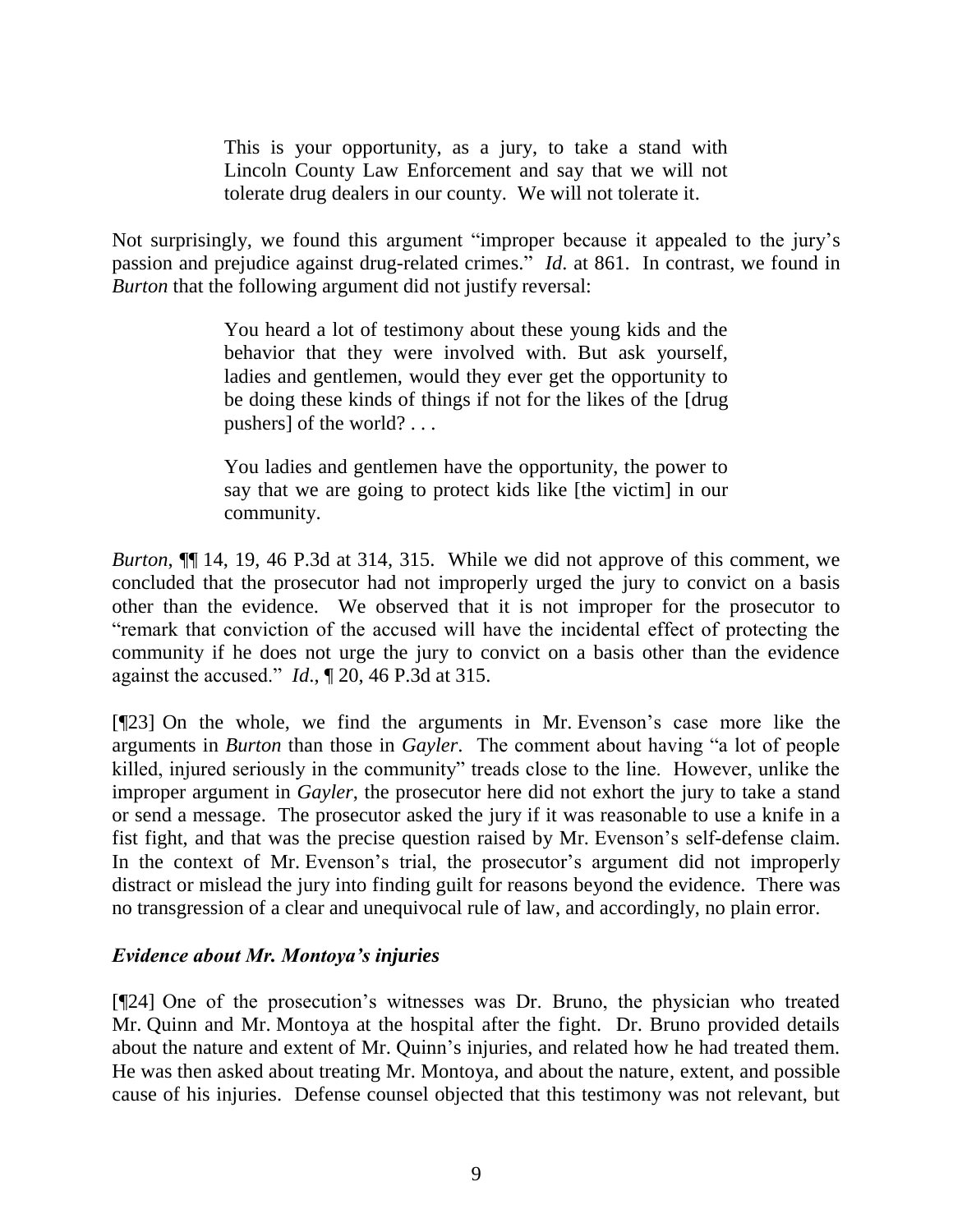the trial court overruled the objection and allowed the evidence. On appeal, Mr. Evenson continues to object that this testimony was not relevant and should not have been admitted into evidence.

[¶25] We review the trial court's ruling on the admissibility of evidence for abuse of discretion.

> A trial court's decision on the admissibility of evidence is entitled to considerable deference, and will not be reversed on appeal unless the appellant demonstrates a clear abuse of discretion. "[A]s long as there exists a legitimate basis for the trial court's ruling, that ruling will not be disturbed on appeal." *Sanchez v. State*, 2006 WY 116, ¶ 20, 142 P.3d 1134, 1140 (Wyo. 2006).

*Leyva v. State*, 2007 WY 136, ¶ 17, 165 P.3d 446, 452 (Wyo. 2007).

Even if the district court admitted evidence in error, we must consider whether the error was prejudicial or harmless. *Solis v. State*, 981 P.2d 34, 36 (Wyo. 1999). Error is prejudicial if there is a reasonable possibility that the verdict might have been more favorable to the defendant if the error had not been made. *Id*. Prejudicial error requires reversal, while harmless error does not. W.R.A.P. 9.04.

*Reay v. State*, 2008 WY 13, ¶ 8, \_\_\_ P.3d \_\_\_, \_\_\_ (Wyo. 2008).

[¶26] W.R.E. 401 defines relevant evidence as "evidence having any tendency to make the existence of any fact that is of consequence to the determination of the action more probable or less probable than it would be without the evidence." Evidence that is not relevant is not admissible. W.R.E. 402. As we have previously observed, "In criminal cases, evidence is relevant when it tends to prove or to disprove an element of the charged crime," *Hodges v. State*, 904 P.2d 334, 340 (Wyo. 1995), or more broadly, when it "tends to make the question of guilt more or less probable." *Engberg v. Meyer*, 820 P.2d 70, 153 (Wyo. 1991).

[¶27] In this case, Mr. Evenson was tried for one count of aggravated assault for his attack on Mr. Quinn. He was not charged with assaulting Mr. Montoya. Indeed, Mr. Montoya testified unequivocally that someone other than Mr. Evenson had attacked him. Thus, testimony about Mr. Montoya's injuries had no tendency to prove any element of the crime charged, or to make Mr. Evenson's claim of self-defense any more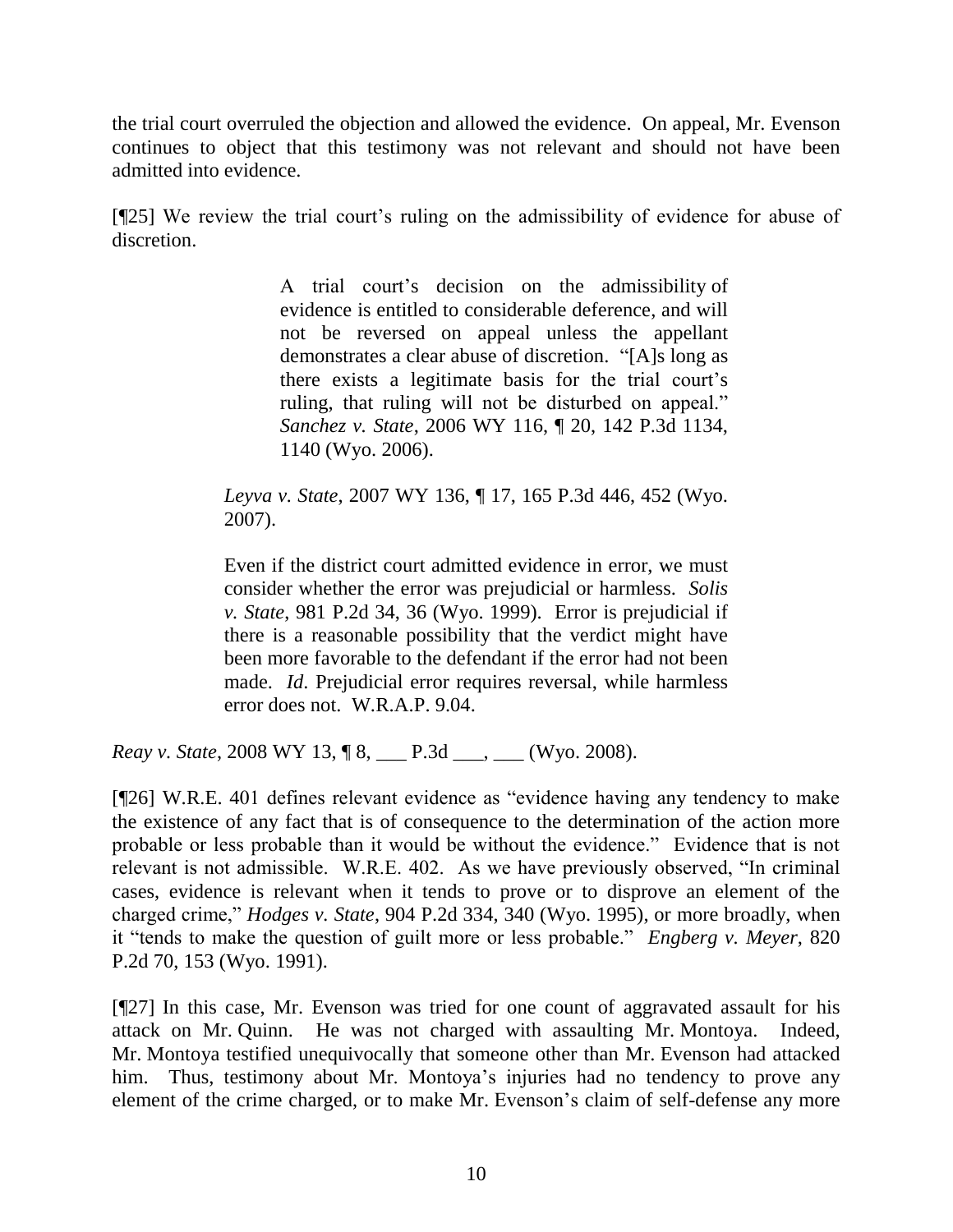or less probable. Dr. Bruno's testimony about Mr. Montoya's injuries was not relevant evidence.

[¶28] The State asserted at trial, as it does now, that Dr. Bruno's testimony was necessary to bolster Mr. Montoya's credibility. Defense counsel attacked Mr. Montoya's credibility, and in particular, asserted that he lied to hospital personnel about the presence of the police at the scene of the fight, and to a newspaper reporter about the cause of his injuries. The State maintains that a "corollary to the rule allowing a party to attack the credibility of a witness is to permit the opposing party to bolster that credibility." *Barnes v. State*, 858 P.2d 522, 534 (Wyo. 1993). Thus, the State posits, the defense's attack on Mr. Montoya's credibility entitled the prosecution to elicit evidence corroborating his testimony.

[¶29] The weakness in the State's position is that there was no dispute about the nature and extent of Mr. Montoya's injuries. Mr. Montoya was impeached concerning statements to hospital personnel and to a newspaper reporter. His credibility on those two challenged statements was not restored by evidence corroborating unchallenged statements by Mr. Montoya about his injuries. While we have found no Wyoming cases directly addressing this point, we are persuaded by these comments from a noted authority on the law of evidence:

> [R]ehabilitating facts must meet the impeachment with relative directness. The wall, attacked at one point, may not be fortified at another, distinct point. Credibility is a side issue, and the circle of relevancy in this context should be drawn narrowly. When we reach the stage of rehabilitation after impeachment, we are rather far afield from the historical merits of the case; and the courts justifiably insist on a stronger showing of relevance to minimize the risk that the jury will lose sight of the merits.

1 Kenneth S. Broun, *McCormick on Evidence* § 47, 221-22 (6th ed. 2006) (footnote omitted). Efforts to rehabilitate Mr. Montoya's credibility by corroborating unchallenged statements about injuries that were not relevant to the charges against Mr. Evenson went too far afield. Dr. Bruno's testimony on this topic should not have been admitted into evidence.

[¶30] The fact that Dr. Bruno's testimony concerned an undisputed and irrelevant topic is, however, also part of the reason it was harmless error to admit such testimony. Mr. Montoya made it clear that Mr. Evenson did not attack him or cause his injuries. Testimony about the extent of his injuries could not, therefore, reflect badly on Mr. Evenson or unfairly turn the jury against him. Moreover, the record shows that Dr. Bruno's testimony was straightforward, professional, and unemotional. There was